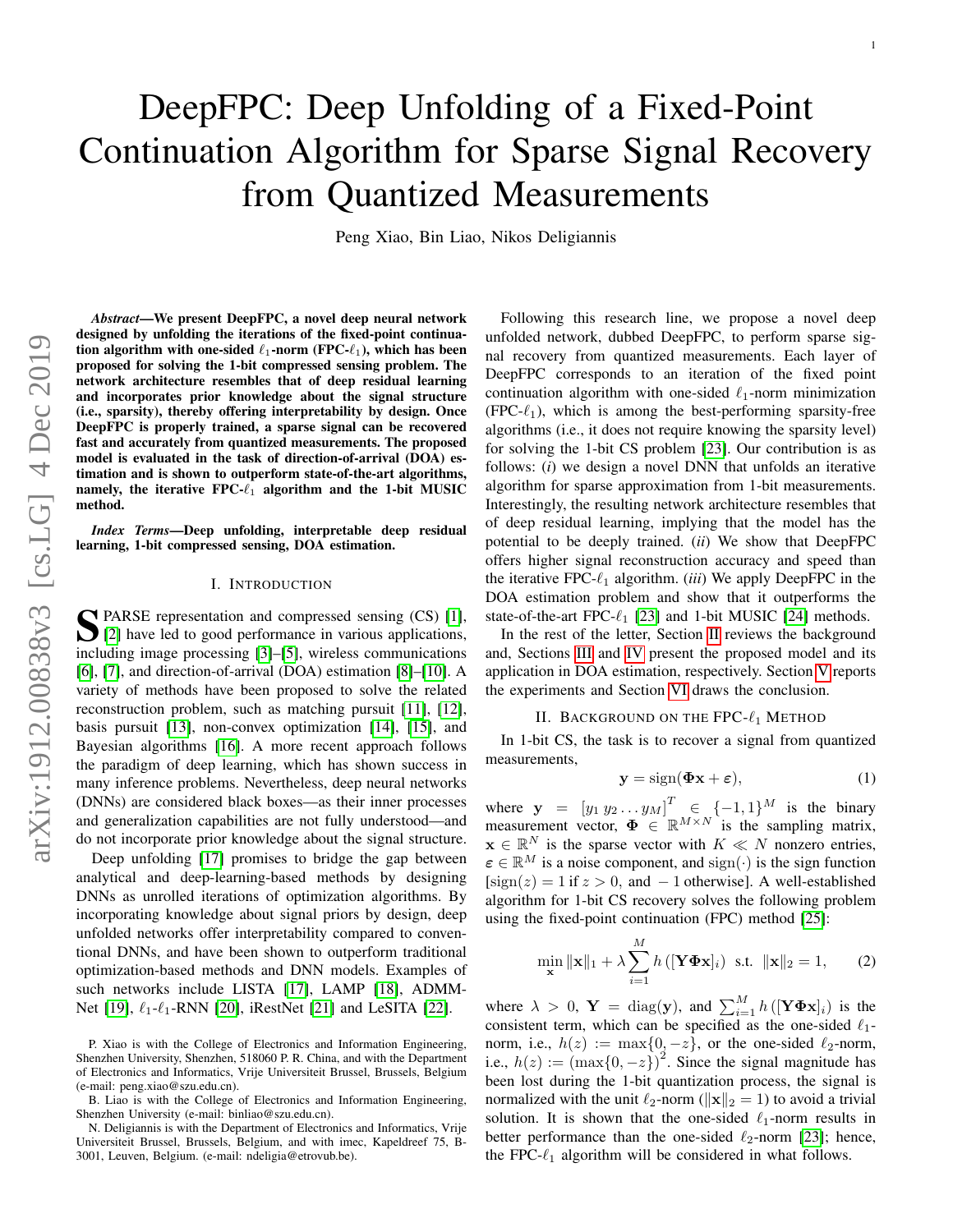The FPC method [\[26\]](#page-4-23) states that a way to solve Problem [\(2\)](#page-0-1) is to iteratively update x as

<span id="page-1-2"></span>
$$
\mathbf{u} = S_{\nu} \left( \mathbf{x}^{(r)} - \tau \mathbf{g}(\mathbf{x}^{(r)}) \right), \tag{3a}
$$

$$
\mathbf{x}^{(r+1)} = \mathbf{u}/\|\mathbf{u}\|_2,\tag{3b}
$$

where  $\tau > 0$ ,  $\nu = \tau/\lambda$ ,  $\mathbf{g}(\mathbf{x})$  is the gradient of the consistent term, and  $S_{\nu}(\cdot) \triangleq \text{sign}(\cdot) \odot \text{max}\{|\cdot| - \nu, 0\}$  is the softthresholding operator. If the consistent term is specified as the one-sided  $\ell_1$ -norm, the gradient  $g(x)$  can be computed as

<span id="page-1-3"></span>
$$
\mathbf{g}(\mathbf{x}) = \mathbf{\Phi}^T \left( \text{sign} \left( \mathbf{\Phi} \mathbf{x} \right) - \mathbf{y} \right). \tag{4}
$$

Consequently, the sparse signal can be reconstructed by the method with proper values for  $\tau$ ,  $\lambda$  and initialization  $\mathbf{x}^{(0)}$ .

## III. THE PROPOSED DEEPFPC MODEL

<span id="page-1-0"></span>We now present our DeepFPC architecture, which stems from unfolding the FPC- $\ell_1$  updates in [\(3\)](#page-1-2), and describe how it should be trained to achieve high reconstruction performance.

### <span id="page-1-8"></span>*A. The Deep Unfolded Residual Network Architecture*

Replacing the gradient expression of [\(4\)](#page-1-3) in [\(3a\)](#page-1-4), the latter can be written as

<span id="page-1-5"></span>
$$
\mathbf{u} = S_{\nu} \left( \mathbf{x}^{(r)} + \mathbf{C} \operatorname{sign}(\mathbf{B} \mathbf{x}^{(r)}) + \mathbf{A} \mathbf{y} \right), \tag{5}
$$

where  $\mathbf{A} = \tau \mathbf{\Phi}^T$ ,  $\mathbf{B} = \mathbf{\Phi}$  and  $\mathbf{C} = -\tau \mathbf{\Phi}^T$ . Following the principles in  $[17]$ , we can write R iterations of the update rule defined by [\(5\)](#page-1-5) and [\(3b\)](#page-1-6) in the form of neural-network layers. The inputs to the network are an initial estimate of the signal  $x^{(0)}$  and the (binary) measurement vector y, which corresponds to the bias term in DNN architectures. The matrices A, B, C are trainable linear weights that may vary per layer, and  $S_{\nu}(\cdot)$  and sign( $\cdot$ ) play the role of element-wise non-linear activation functions.

We have empirically observed that the normalization step in [\(3b\)](#page-1-6) is not required to be applied after every layer; in effect, we have found that when normalization is performed after the final layer, the recovery performance is higher (we refer to Section [V-A](#page-2-1) for details). We conjecture that since the network is trained with signal examples, it does not learn to produce the zero solutions with finite layers. Furthermore, since the  $sign(u)$ function is non-differential we approximate it using the hyperbolic tangent function  $\tanh(\kappa u) = \frac{e^{\kappa u} - e^{-\kappa u}}{e^{\kappa u} + e^{-\kappa u}}$  with  $\kappa \to \infty$ . Hence, each layer in the proposed DeepFPC updates the signal estimate as  $\mathbf{x}^{(r+1)} = S_{\nu}(\mathbf{x}^{(r)} + \mathbf{C} \tanh(\kappa \mathbf{B} \mathbf{x}^{(r)}) + \mathbf{A} \mathbf{y}),$ whereas the last layer normalizes the final estimate  $x^*$  =  $\mathbf{x}^{(R)}/\|\mathbf{x}^{(R)}\|_2.$  $x^{(r+1)} = n/||n||_2$ , (3b)  $\overrightarrow{AB}$ <br>
where  $r > 0$ ,  $v = r/ \lambda$ ,  $g(x)$  is the gradient of the consistent. Fig. 1.<br>
from, and  $S_c(\cdot) \triangleq \text{sign}(\cdot) \odot \text{max}(|\cdot| - \nu, 0\rangle)$  is the soft-<br>
fracthedial operator. If the consistent term is s

The block diagram of DeepFPC is depicted in Fig. [1.](#page-1-7) Interestingly, the network applies *residual learning by design*; specifically, at each layer, the input to the soft-thresholding non-linearity is fed with a shortcut connection from the previous layer output. This makes the DeepFPC network similar to the ResNet architecture [\[27\]](#page-4-24) and implies that DeepFPC has

<span id="page-1-4"></span>

<span id="page-1-7"></span><span id="page-1-6"></span>Fig. 1. The block diagram of the proposed DeepFPC.

#### *B. Training Strategies*

The trainable parameters per layer  $r = 1, 2, \ldots, R$  of DeepFPC are the weight matrices  $A_r$ ,  $B_r$ ,  $C_r$  and the softthresholding threshold  $\nu_r$ . These parameters can either vary per layer (untied weights strategy) or be shared over all layers (tied weights strategy). Experimentation showed that allowing  $\nu_r$  to vary per layer leads to much better performance. On the contrary, allowing  $A_r$ ,  $B_r$  and  $C_r$  to be untied across layers does not notably improve performance and inflicts a significant memory overhead. Therefore, in order to maintain the memory complexity, we choose to train  $\nu_r$  independently per layer, and share the weight-matrices A, B and C over all layers; we refer to Section [V-A](#page-2-1) for further specifics. We optimize the trainable parameter set  $\Xi = \{A, B, C, \nu\}$ , with  $\nu = {\nu_1, \nu_2, \ldots, \nu_r, \ldots, \nu_R}$ , using the training data set  $\{y^d, x^d\}_{d=1}^D$  by minimizing a quadratic loss function as

$$
\mathcal{L}(\mathbf{\Xi}) = \frac{1}{D} \sum_{d=1}^{D} \left\| \mathbf{x}^{\star} \left( \mathbf{y}^{d}; \mathbf{\Xi} \right) - \mathbf{x}^{d} \right\|_{2}^{2},\tag{6}
$$

where  $D$  is the batch size. The following remarks are helpful when training the DeepFPC model.

*Remark 1:* 1-bit CS targets reducing the number of bits per sample rather than decreasing the number of samples; hence,  $\Phi$  in [\(1\)](#page-0-2) can have more rows than columns, i.e.,  $M > N$ . This means that the size of the weight matrices in DeepFPC is typically larger than those in alternative deep-unfolded networks for signal recovery such as LISTA [\[17\]](#page-4-14) and LeSITA [\[22\]](#page-4-19). Therefore, in order to avoid converging to undesired local minima, we adhere to the training strategy reported in [\[18\]](#page-4-15), [\[28\]](#page-4-25). Specifically, the parameters are not learned for all layers directly; instead, we successively learn  $\mathbf{\Xi}^{(1)}, \mathbf{\Xi}^{(2)}, ..., \mathbf{\Xi}^{(R)}$ , where  $\Xi^{(r)}$  represents the parameters of all layers up to r, i.e.,  $\mathbf{\Xi}^{(r)} = \{\mathbf{A}, \mathbf{B}, \mathbf{C}, \{\nu_t\}_{t=1}^r\}$ . Moreover, when training  $\mathbf{\Xi}^{(r)}$ , we first initialize  $\nu_r$  with  $\nu_{r-1}$  and learn  $\nu_r$  layer-wise by fixing  $\Xi^{(r-1)}$ . Then, global learning is performed for  $\Xi^{(r)}$ .

*Remark 2:* In Section [III-A,](#page-1-8) we introduced the hyperparameter  $\kappa$  to control the smoothness of the tanh( $\kappa$ x) function. With  $\kappa \to \infty$ , the function converges to the sign function. However, selecting a large  $\kappa$  in training leads to *gradient vanishing*, which in turn results in very slow convergence. To combat this problem, we use the continuation method [\[29\]](#page-4-26)–[\[31\]](#page-4-27): we set  $\kappa$ small at the beginning of the training process and increase it gradually with epoches.

## <span id="page-1-1"></span>IV. APPLICATION OF DEEPFPC IN DOA ESTIMATION

We now deploy DeepFPC to address the DOA estimation problem, a typical sparse recovery problem [\[8\]](#page-4-6), [\[32\]](#page-4-28). Applying 1-bit CS to this problem has the following advantages. Firstly,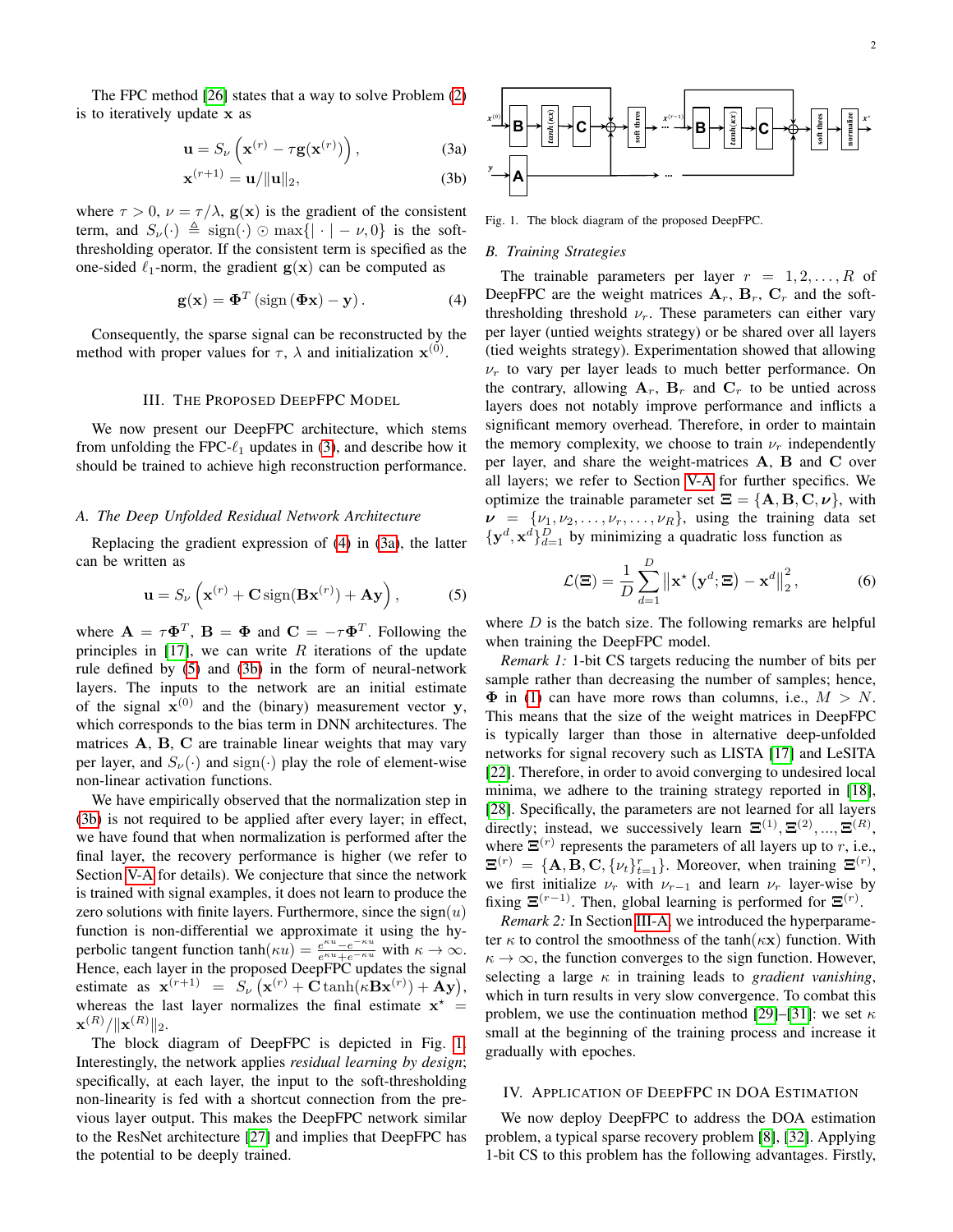as the sensor number and array size keep increasing, 1-bit CS reduces hardware complexity and cost. Secondly, it alleviates the need for accurate calibration of all sensors, inconsistencies in which degrade the performance of alternative methods [\[33\]](#page-4-29).

The 1-bit measuring model for the DOA estimation problem at the t−th snapshot can be expressed as [\[34\]](#page-4-30)

<span id="page-2-5"></span>
$$
\mathbf{z}(t) = \mathcal{Q}\left(\mathbf{\Lambda s}(t) + \mathbf{n}(t)\right). \tag{7}
$$

where  $z(t) \in \mathbb{C}^{M}$  is measured by an M-element uniform linear array (ULA),  $\Lambda \in \mathbb{C}^{M \times N}$  is the extended steering matrix, and  $\mathbf{s}(t) \in \mathbb{C}^N$  denotes the signal waveforms on the pre-defined grid of many candidate directions. Only  $K/K \ll$ N) entries are non-zeros in  $s(t)$ , corresponding to the K narrowband far-field signals impinge onto the ULA.  $Q(\cdot)$ denotes the sign function operated on the complex domain, i.e.,  $\mathcal{Q}(\varsigma) = \text{sign}(\Re\{\varsigma\}) + j \cdot \text{sign}(\Im\{\varsigma\})$ . The complex measuring process can be converted to the real domain as

<span id="page-2-2"></span>
$$
\tilde{\mathbf{z}}(t) = \text{sign}\left(\tilde{\mathbf{\Lambda}}\tilde{\mathbf{s}}(t) + \tilde{\mathbf{n}}(t)\right)
$$
 (8)

where

$$
\tilde{\mathbf{z}}(t) = \begin{bmatrix} \Re{\{\mathbf{z}(t)\}} \\ \Im{\{\mathbf{z}(t)\}} \end{bmatrix}, \ \tilde{\mathbf{\Lambda}} = \begin{bmatrix} \Re{\{\mathbf{\Lambda}\}} & -\Im{\{\mathbf{\Lambda}\}} \\ \Im{\{\mathbf{\Lambda}\}} & \Re{\{\mathbf{\Lambda}\}} \end{bmatrix}, \n\tilde{\mathbf{s}}(t) = \begin{bmatrix} \Re{\{\mathbf{s}(t)\}} \\ \Im{\{\mathbf{s}(t)\}} \end{bmatrix}, \ \tilde{\mathbf{n}}(t) = \begin{bmatrix} \Re{\{\mathbf{n}(t)\}} \\ \Im{\{\mathbf{n}(t)\}} \end{bmatrix}.
$$

As the one-snapshot model in [\(8\)](#page-2-2) has become an 1-bit CS problem, we use the DeepFPC to recover the original vector  $\tilde{\mathbf{s}}(t)$  from 1-bit measurements  $\tilde{\mathbf{z}}(t)$  and determine the DOA.

Alternatively, in the multiple-snapshot case, we can write

$$
\tilde{\mathbf{Z}} = \text{sign}\left(\tilde{\mathbf{A}}\tilde{\mathbf{S}} + \tilde{\mathbf{N}}\right),\tag{9}
$$

where  $\tilde{\mathbf{Z}} \in \mathbb{R}^{2M \times L}$ , L is the number of snapshots.  $\tilde{\mathbf{N}} \in$  $\mathbb{R}^{2M\times L}$ , and  $\mathbf{S} \in \mathbb{C}^{2N\times L}$  consists of  $2N$  jointly  $2K$  sparse vectors, i.e.,  $2K$  nonzero rows. With this model, we aim to solve the following problem to estimate the DOA [\[34\]](#page-4-30), [\[35\]](#page-4-31):

$$
\min_{\tilde{\mathbf{S}} \|\tilde{\mathbf{S}}\|_{1,1} + \lambda \left\| \max\left\{ -\left(\tilde{\mathbf{Z}} \odot \tilde{\mathbf{\Lambda}} \tilde{\mathbf{S}}\right), \mathbf{0} \right\} \right\|_{1,1} \quad (10)
$$
  
s.t.  $\|\tilde{\mathbf{s}}(t)\|_2 = 1, \quad t = 1, 2, \cdots, L,$ 

where  $\odot$  denotes the element-wise product and  $\|\widetilde{\mathbf{S}}\|_{p,q}$  is the mixed  $\ell_{p,q}$ -norm [\[34\]](#page-4-30). The objective function can be written as  $\sum_{t=1}^{L} \|\tilde{\mathbf{s}}(t)\|_1 + \lambda \|\max\{-(\tilde{\mathbf{z}}(t) \odot \tilde{\Lambda}\tilde{\mathbf{s}}(t)), \mathbf{0}\}\|_1$ , which means that solving the multi-snapshot model is equivalent to solving each single snapshot problem indexed by  $t$  independently. Namely, DeepFPC can be trained using single measurement vectors and then applied to the multi-snapshot case.

#### V. EXPERIMENTAL RESULTS

## <span id="page-2-1"></span><span id="page-2-0"></span>*A. Sparse Signal Reconstruction*

We first assess the performance of DeepFPC in sparse signal recovery. The model is implemented in Python (using TensorFlow [\[36\]](#page-4-32)) and trained with the ADAM optimizer [\[37\]](#page-4-33) using an exponentially decaying step-size. We consider a set of 1000 pairs  $\{y^d, x^d\}_{d=1}^{1000}$  for training and a different set of 1000 pairs for testing. We assume that the signal dimension is  $N = 500$  and the sparsity level is  $K = 25$ . The support



<span id="page-2-3"></span>Fig. 2. Recovery performance comparison between FPC- $\ell_1$  and DeepFPC in terms of averaged NMSE versus number of layers/iterations.

<span id="page-2-4"></span>TABLE I TRAINING TIME AND RECOVERY ERROR OF A 20-LAYER NETWORK.

| Type                                                                                                                   | Training time [s]    | Performance [dB]     |
|------------------------------------------------------------------------------------------------------------------------|----------------------|----------------------|
| tied $\mathbf{A}, \mathbf{B}, \mathbf{C}$ , untied $\nu$<br>untied $\mathbf{A}, \mathbf{B}, \mathbf{C}$ , untied $\nu$ | 10218.15<br>10452.01 | $-18.63$<br>$-18.42$ |
| tied $\mathbf{A}, \mathbf{B}, \mathbf{C}$ , tied $\nu$                                                                 | 10194.81             | $-15.34$             |

locations are randomly chosen from the uniform distribution, and their values are drawn *i.i.d.* from the standard normal. The measuring matrix  $\Phi$  is randomly drawn from a zero-mean Gaussian distribution with variance  $1/M$ . The measurement vectors have a dimension of  $M = 1000$  and are generated according to [\(1\)](#page-0-2). The normalized mean square error (NMSE), defined as NMSE  $\triangleq \|\mathbf{x}^* - \mathbf{x}\|_2^2 / \|\mathbf{x}\|_2^2$ , with  $\mathbf{x}^*$  being the reconstructed vector, is used as the performance metric.

Fig. [2](#page-2-3) shows the performance comparison between DeepFPC and the FPC- $\ell_1$  algorithm in terms of the averaged NMSE for a different number of layers/iterations. Two versions of DeepFPC are considered: one with normalization performed only at the final layer and one with normalization performed per layer. It is clear that the former model significantly improves performance; therefore, we consider this design choice in what follows. Importantly, DeepFPC (with normalization at the final layer) systematically outperforms the FPC- $\ell_1$  regardless of the number of layers/iteration, with the converged result of DeepFPC being better than the original algorithm with a 2dB margin.

We also conduct an experiment to determine whether the parameters  $A, B, C$  and  $\nu$  should be tied or not. Three 20layer networks are trained with: (i) tied  $A, B, C$  and untied  $\nu$ ; (ii) untied  $\mathbf{A}, \mathbf{B}, \mathbf{C}, \nu$ ; and (iii) tied  $\mathbf{A}, \mathbf{B}, \mathbf{C}, \nu$ . The training time and recovery error for these networks are reported in Table [I.](#page-2-4) We see that allowing  $\nu_r$  to be separately learned per layer  $r = 1, \ldots, R$  but maintaining  $A, B, C$  shared across layers strikes the best trade-off between computational complexity and recovery performance.

#### *B. DOA Estimation*

In this section, we evaluate the performance of DeepFPC in the task of DOA estimation in comparison to recent benchmarks, namely, the FPC- $\ell_1$  [\[34\]](#page-4-30) and 1-bit MUSIC [\[24\]](#page-4-21) algorithms. 1-bit MUSIC has achieved state-of-the-art performance but assumes prior knowledge on the number of targets; this knowledge—which might not be available in a real-life setup—is not required by FPC- $\ell_1$  and the proposed DeepFPC.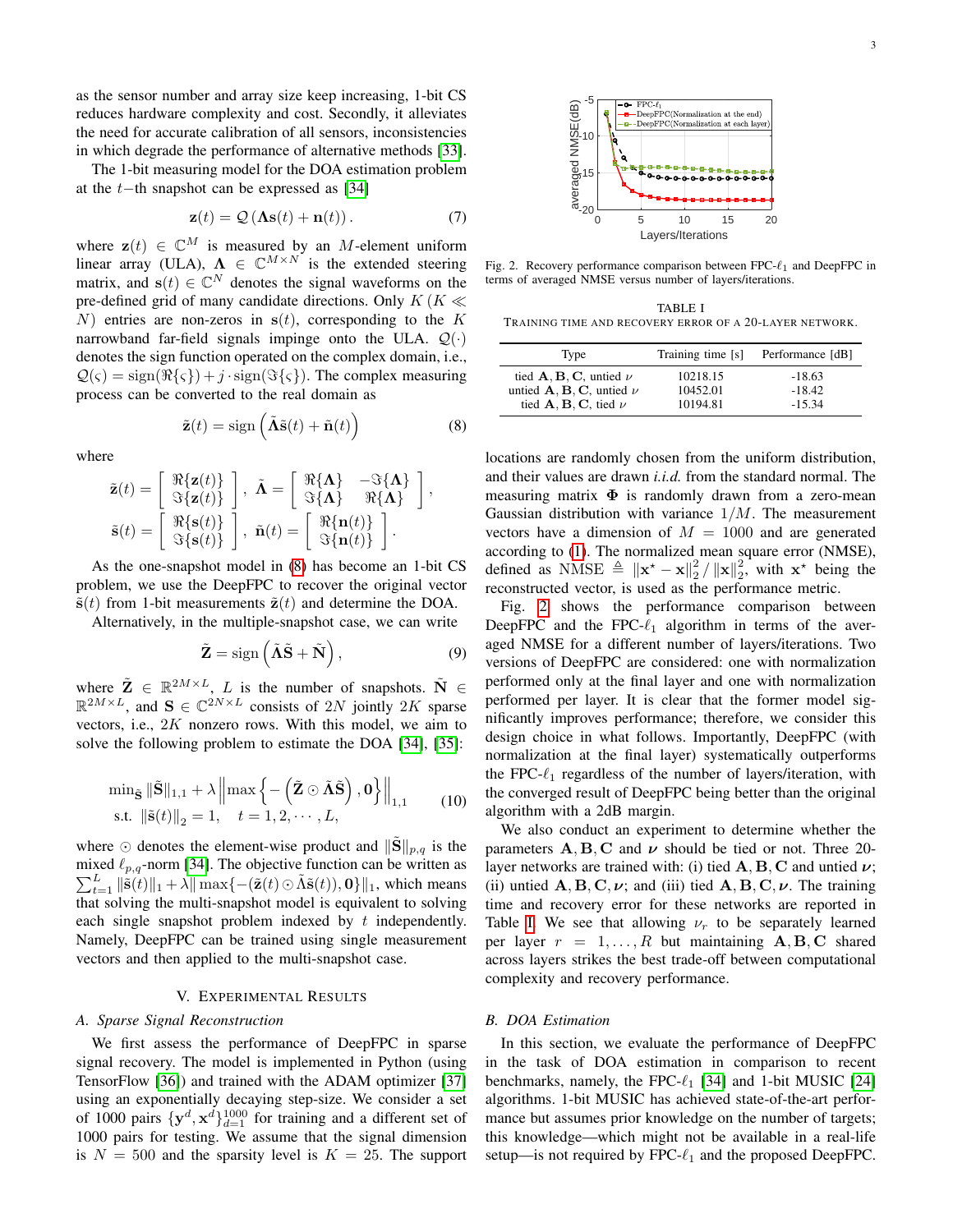

<span id="page-3-1"></span>Fig. 3. DOA estimation error for three methods  $(M = 40)$ : (a) MAE versus SNR with snapshot number  $L = 3$ ; (b) MAE versus SNR with snapshot number  $L = 10$ ; (c) MAE versus snapshot number L with SNR=5dB and (d) MAE versus snapshot number  $L$  with SNR=20dB.

We consider an 8-layer DeepFPC, since the performance improves slowly over this number of layers as shown in Fig. [2.](#page-2-3) DeepFPC is trained using a training set of 1000 signalmeasurement pairs, generated according to [\(7\)](#page-2-5). The DOAs in the training set are drawn from the uniform distribution and their number varies from 2 to 10. In [\[34\]](#page-4-30) and [\[35\]](#page-4-31) the target signals are assumed to be quadrature phase shift keying (QPSK) modulated, and the sampling grid is carefully designed across equally spaced spatial frequencies so as to reduce coherence between the steering matrix columns. In this experiment, we consider a more challenging scenario: the target signals are drawn from the standard normal and the grid is formed by uniformly spaced sampling with  $1^\circ$  (i.e.,  $N = 180$ , where the number of sensors is set to 40.

We employ a testing set of 500 pairs, considering  $K = 6$ (i.e., the number of narrowband far-field signals impinge onto the ULA) with DOAs set to  $[-40^{\circ}, -16.7^{\circ}, -4.2^{\circ}, 1.6^{\circ},$ 15.7°, 60°]. The test signals are drawn from the standard normal distribution. Unlike the training set, the measurements in the testing set are contaminated by *i.i.d.* Gaussian noise. The signal-to-noise ratio (SNR) in dB is defined as SNR =  $10\log_{10}(\sigma_s^2/\sigma_n^2)$ , where  $\sigma_s^2$  and  $\sigma_n^2$  are respectively the variances for the signal and the noise. The results for different methods are averaged over  $R = 500$  Monte Carlo runs. The mean absolute error (MAE) is used as metric to evaluate the DOA estimation performance: MAE =  $\frac{1}{\sqrt{JK}}\sum_{j=1}^{J}\sum_{k=1}^{K}|\hat{\alpha}_{k,j}-\alpha_{k}|$ , where  $\alpha_{k,j}$  denotes the k-th DOA estimate in the j-th run, and  $\alpha_k$  is the true DOA of the k-th signal. The FPC- $\ell_1$  algorithm [\[34\]](#page-4-30) operates in an outer-inner iteration loop. In the inner loop, it recovers the sparse vector with a fixed regularization parameter  $\lambda_i$ , and in the outer loop,  $\lambda_i$  is updated as  $\lambda_i = c \lambda_{i-1}$ . Here, we set  $c = \lambda_0 = 1.1$ , the step size  $\tau = 0.01$ , and the numbers of inner and outer iterations are 200 and 20, respectively.

Fig. [3\(](#page-3-1)a),(b) plot the MAE versus the SNR for 3 and 10 snapshots, respectively, whereas Fig. [3\(](#page-3-1)c),(d) depict the MAE versus the number of snapshots for SNR values of 5dB



<span id="page-3-2"></span>Fig. 4. Comparisons of MAE versus snapshot numbers between FPC- $\ell_1$  and DeepFPC for the optimized and uniform grid (SNR = 20dB).

and 20dB, respectively. The results show that, even though DeepFPC stems from FPC- $\ell_1$ , it systematically outperforms the latter independent of the SNR level or the number of snapshots. Furthermore, DeepFPC performs significantly better than MUSIC at medium to high SNRs without requiring prior knowledge on the number of targets. It is worth observing that, in a high SNR environment (20dB), the MAE achieved by DeepFPC is an order of magnitude lower than that of MUSIC [see Fig. [3\(](#page-3-1)d)]. DeepFPC is trained using noise-free signals; hence, in low SNRs, it is outperformed by MUSIC. We experimentally found that the robustness of DeepFPC against high-level noise is not effectively improved by using noisy signals for training. Hence, improving the DOA estimation accuracy of DeepFPC in the low SNR regime is an open problem, which we plan to address in subsequent work.

In the previous simulation, the grid was uniformly spaced, without considering the coherence between the columns of the steering matrix  $\Lambda$ . When the grid is designed such that  $\theta_i = \sin^{-1}[2i/M], i = 0, 1, \dots, M-1$ , the columns of  $\Lambda$ form an orthogonal system, which helps improving the recovery performance of conventional algorithms like FPC- $\ell_1$ [\[38\]](#page-4-34). Fig. [4](#page-3-2) depicts the MAE performance of the different approaches versus the snapshot number when the grid is optimized and the SNR is set to 20dB. Contrasting these results with those in Fig. [3\(](#page-3-1)d)—which depicts results with a uniform grid—, we corroborate that the FPC- $\ell_1$  algorithm achieves better performance, which is equivalent to that of MUSIC. We also observe that the performance of DeepFPC is not notably influenced by the grid structure and remains significantly above the performance of FPC- $\ell_1$  and MUSIC.

To sum up, the proposed DeepFPC outperforms the conventional FPC- $\ell_1$  algorithm for sparse signal recovery. In the task of DOA estimation, although its performance is relatively limited at low SNRs, DeepFPC performs significantly better than MUSIC and FPC- $\ell_1$  at medium and high SNRs. Moreover, unlike MUSIC, DeepFPC does not require information about the target number, and it is less sensitive than FPC- $\ell_1$ to the grid setting.

### VI. CONCLUSION

<span id="page-3-0"></span>We proposed a novel deep neural network called DeepFPC, designed by unfolding the FPC- $\ell_1$  recovery algorithm for 1-bit CS. We showed that, once properly trained, DeepFPC delivers much higher sparse signal recovery performance than the basic